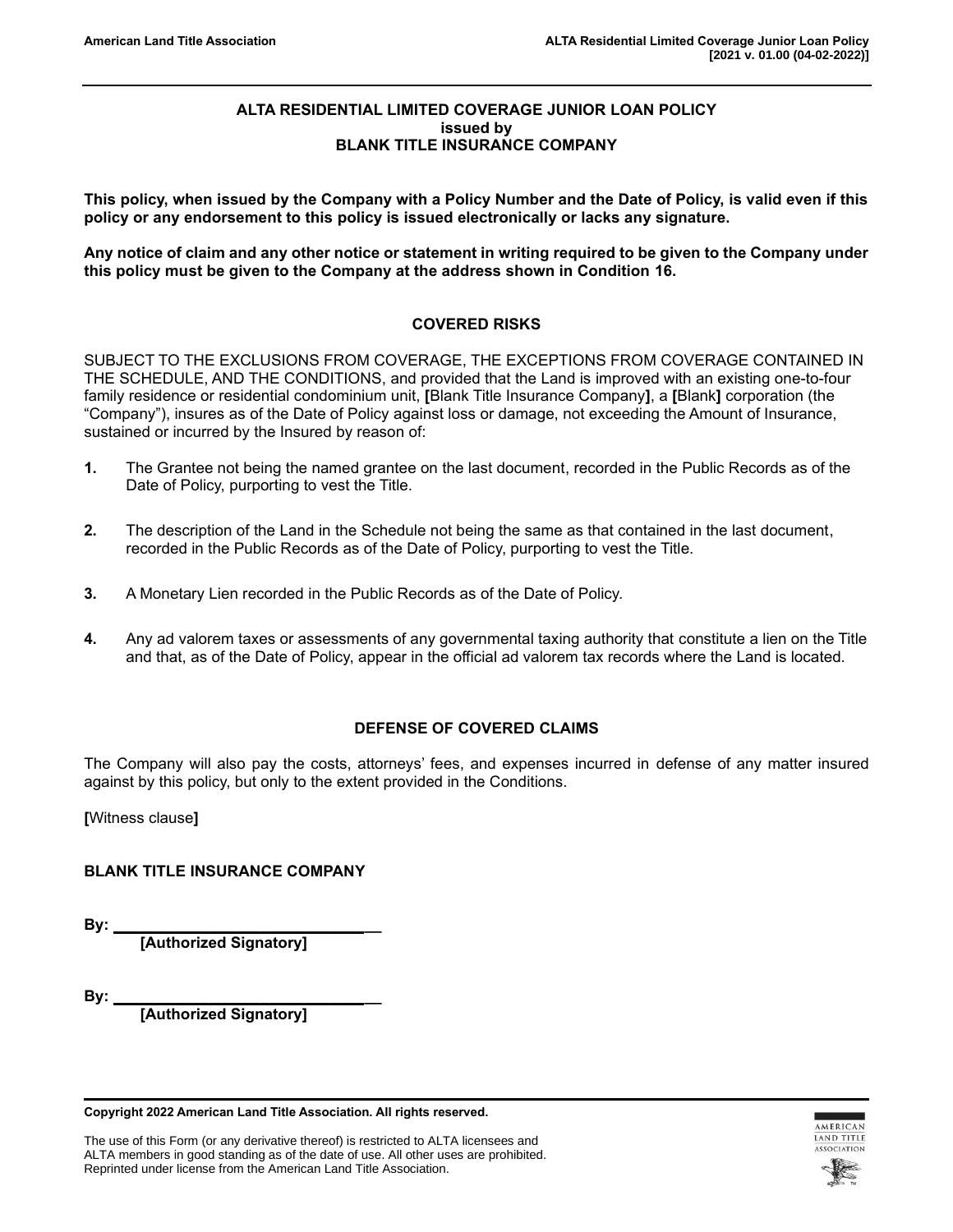# **EXCLUSIONS FROM COVERAGE**

The following matters are excluded from the coverage of this policy, and the Company will not pay loss or damage, costs, attorneys' fees, or expenses that arise by reason of:

- **1.** Any invalidity, unenforceability, or ineffectiveness of the Identified Mortgage.
- **2.** Any lien on the Title for real estate taxes or assessments imposed or collected by governmental authority that becomes due and payable after the Date of Policy. Exclusion 2 does not modify or limit the coverage provided under Covered Risk 4.
- **3.** Defects, liens, encumbrances, adverse claims or other matters:
	- a. created, suffered, assumed or agreed to by the Insured Claimant;
	- b. Known to the Insured Claimant, whether or not disclosed in the Public Records;
	- c. resulting in no loss or damage to the Insured Claimant; or
	- d. recorded or filed in the Public Records subsequent to the Date of Policy.



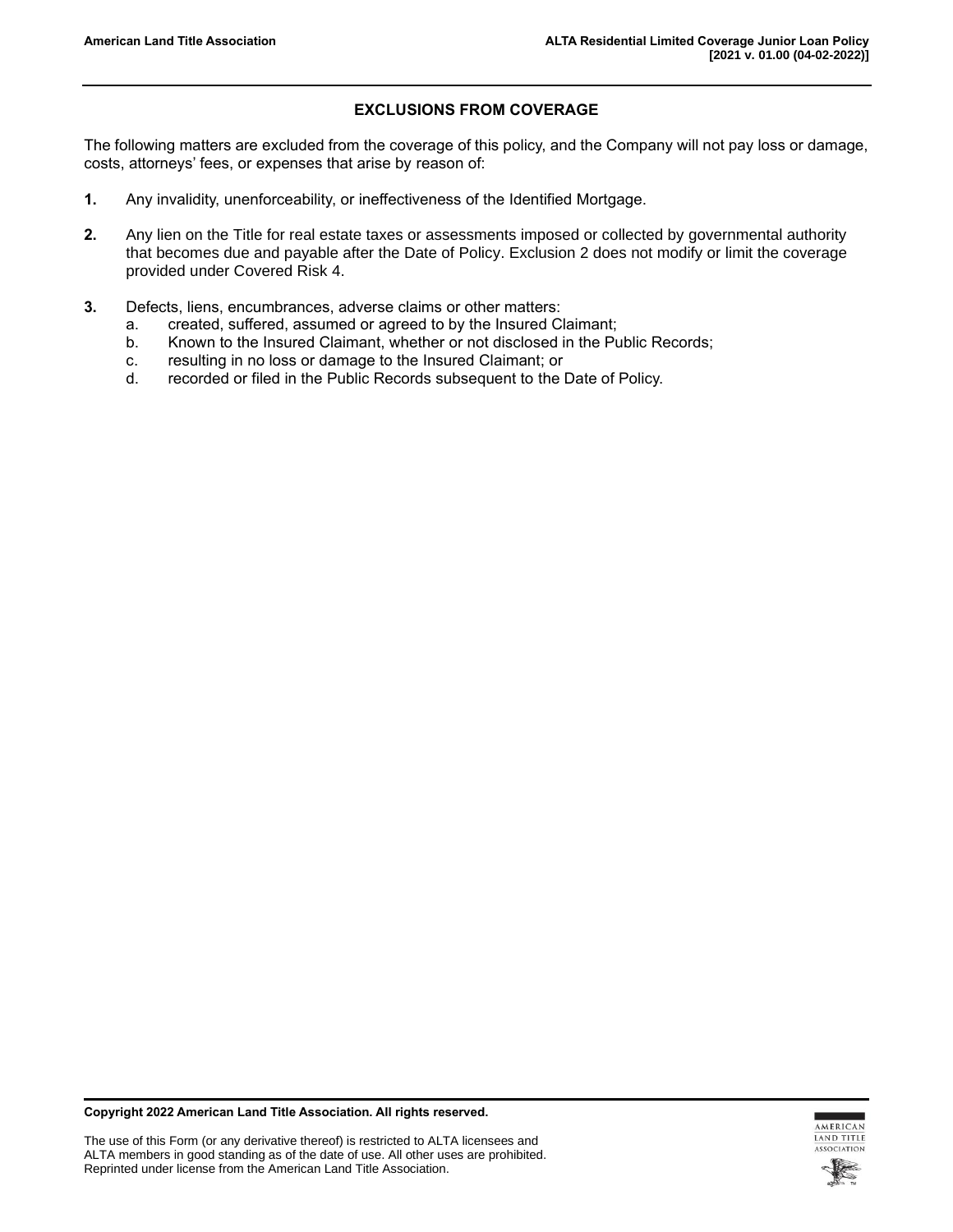**[**Transaction Identification Data, for which the Company assumes no liability as set forth in Condition 9.e.: Issuing Agent: Issuing Office: Issuing Office's ALTA® Registry ID: Loan ID Number: Issuing Office File Number: Property Address:**]**

#### **SCHEDULE**

Name and Address of Title Insurance Company: Policy Number: Amount of Insurance: \$ **[**Premium: \$ **]** Date of Policy: **[at a.m./p.m.]** 

**1.** The Insured is:

**2.** Grantee:

**3.** The Land referred to in this policy is described as follows:

#### **EXCEPTIONS**

**Some historical land records contain discriminatory covenants that are illegal and unenforceable by law. If a document identified as an Exception or otherwise referred to in this policy contains a provision that, under applicable law, illegally discriminates against a class of individuals based upon personal characteristics such as race, color, religion, sex, sexual orientation, gender identity, familial status, disability, national origin, or any other legally protected class, then that illegal provision is repudiated and not published or republished.**

This policy does not insure against loss or damage (and the Company will not pay costs, attorneys' fees or expenses) resulting from the following matters:

**[**1. Insert tax exception(s)**]**

**[**Insert signature block for issuing office**]**

**Copyright 2022 American Land Title Association. All rights reserved.**



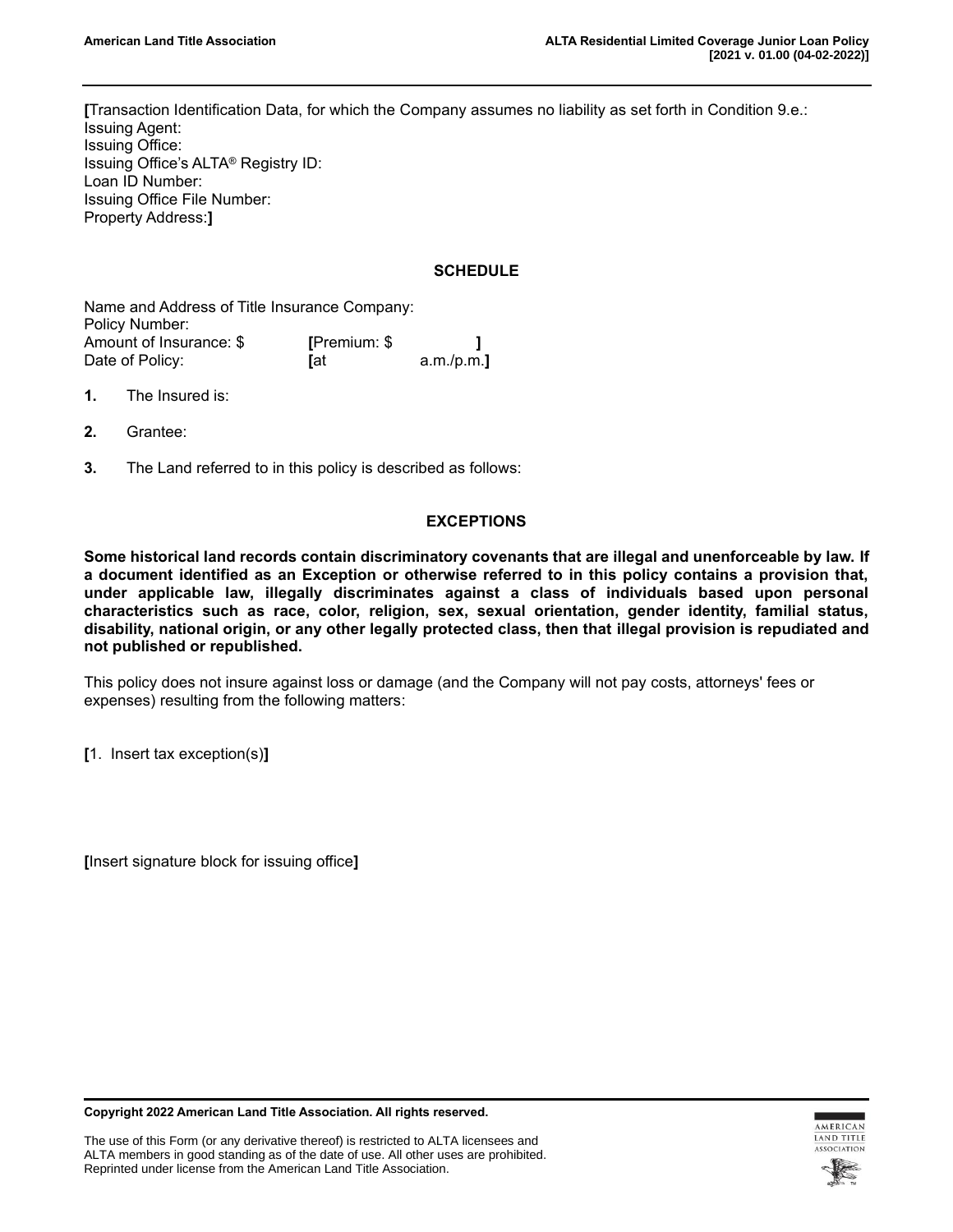# **CONDITIONS**

**1.** DEFINITIONS OF TERMS

In this policy, the following terms have the meanings given to them below. Any defined term includes both the singular and the plural, as the context requires:

- a. "Affiliate": An Entity:
	- i. that is wholly owned by the Insured:
	- ii. that wholly owns the Insured; or
	- iii. if that Entity and the Insured are both wholly owned by the same person or Entity.
- b. "Amount of Insurance": The Amount of Insurance stated in the Schedule, as may be decreased by Condition 10; or increased or decreased by endorsements to this policy.
- c. "Consumer Protection Law": Any law regulating trade, lending, credit, sale, and debt collection practices involving consumers; any consumer financial law; or any other law relating to truth-inlending, predatory lending, or a borrower's ability to repay a loan.
- d. "Date of Policy": The Date of Policy stated in the Schedule.
- e. "Entity": A corporation, partnership, trust, limited liability company, or other entity authorized by law to own title to real property in the State where the Land is located.
- f. "Government Mortgage Agency or Instrumentality": Any government agency or instrumentality that is the owner of the Indebtedness, an insurer, or a guarantor under an insurance contract or guaranty insuring or guaranteeing the Indebtedness, or any part of it, whether named as an Insured or not.
- g. "Grantee: The Grantee identified in the Schedule.
- h. "Indebtedness": Any obligation secured by the Identified Mortgage, including an obligation evidenced by electronic means authorized by law. If that obligation is the payment of a debt, the Indebtedness is:
	- i. the sum of:
		- (a). principal disbursed as of the Date of Policy;
		- (b). provided that an ALTA JR 2 Endorsement to this Policy is issued, principal disbursed subsequent to the Date of Policy, but only to the extent of the coverage in the ALTA JR 2 Endorsement;
		- (c). interest on the loan;
		- (d). expenses of foreclosure and any other costs of enforcement;
		- (e). advances for insurance premiums;
		- (f). advances to assure compliance with law or to protect the validity, enforceability, or priority of the lien of the Identified Mortgage before the acquisition of the estate or interest in the Title; including, but not limited to:
			- (1). real estate taxes and assessments imposed by a governmental taxing authority, and
			- (2). regular, periodic assessments by a property owners' association; and
		- (g). advances to prevent deterioration of improvements before the Insured's acquisition of the Title, but
	- ii. reduced by the sum of all payments and any amounts forgiven by an Insured.
- i. "Insured":
	- i. (a). The Insured named in Item 1 of the Schedule or future owner of the Indebtedness other than an Obligor, if the named Insured or future owner of the Indebtedness owns the Indebtedness, the Title, or an estate or interest in the Land as provided in Condition 2, but only to the extent the named Insured or the future owner either:
		- (1). owns the Indebtedness for its own account or as a trustee or other fiduciary, or
		- (2). owns the Title after acquiring the Indebtedness;
		- (b). the person or Entity who has "control" of the "transferable record," if the Indebtedness is evidenced by a "transferable record," as defined by applicable electronic transactions law;
		- (c). the successor to the Title of an Insured resulting from dissolution, merger, consolidation, distribution, or reorganization;
		- (d). the successor to the Title of an Insured resulting from its conversion to another kind of Entity;
		- (e). the grantee of an Insured under a deed or other instrument transferring the Title, if the grantee is an Affiliate;

**Copyright 2022 American Land Title Association. All rights reserved.**

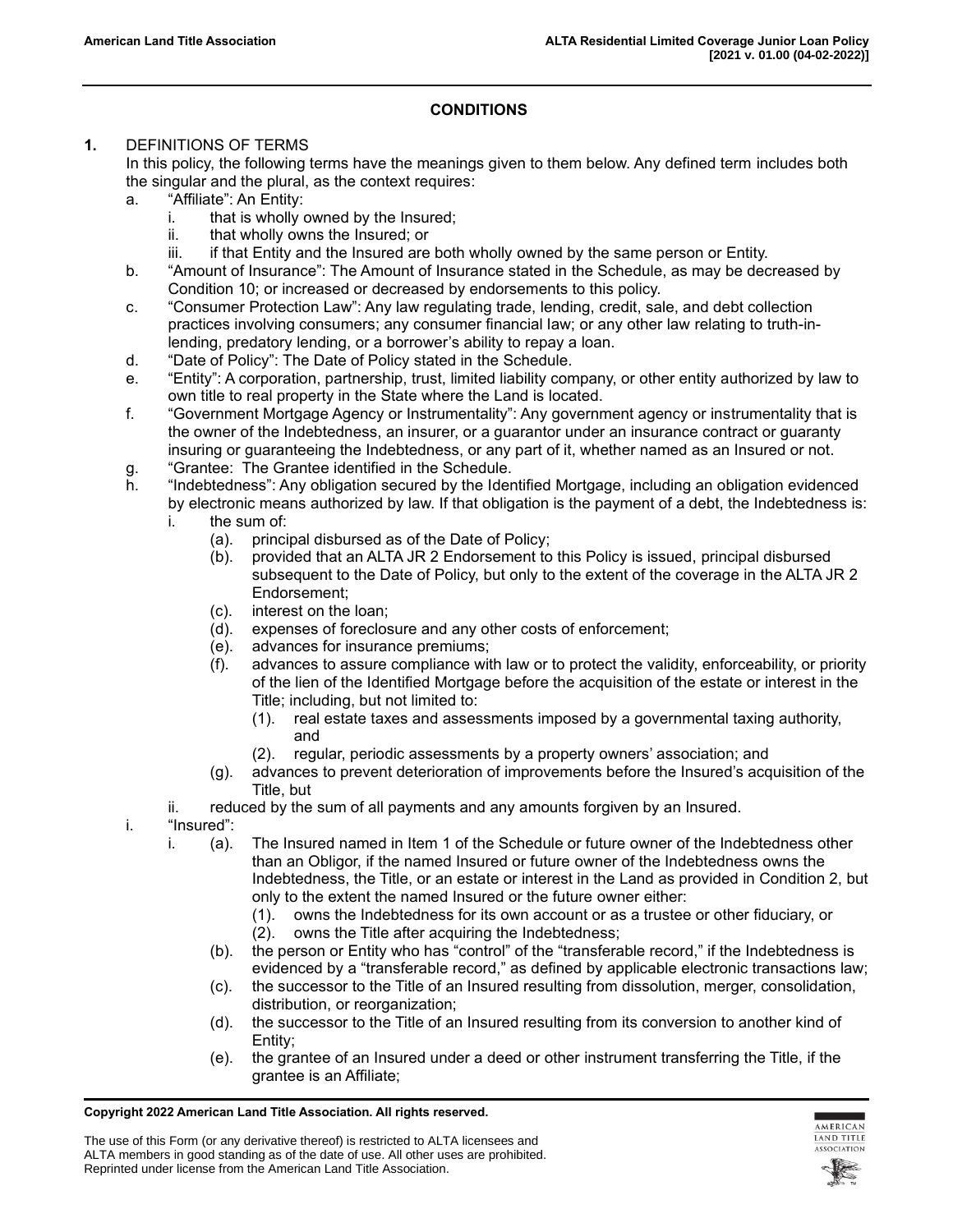- (f). an Affiliate that acquires the Title through foreclosure or deed in lieu of foreclosure of the Identified Mortgage; or
- (g). any Government Mortgage Agency or Instrumentality.
- ii. With regard to Conditions 1.i.i.(a). and 1.i.i.(b)., the Company reserves all rights and defenses as to any successor that the Company would have had against any predecessor Insured, unless the successor acquired the Indebtedness as a purchaser for value without Knowledge of the asserted defect, lien, encumbrance, adverse claim, or other matter insured against by this policy.
- iii. With regard to Conditions 1.i.i.(c)., 1.i.i.(d)., 1.i.i.(e)., and 1.i.i.(f)., the Company reserves all rights and defenses as to any successor or grantee that the Company would have had against any predecessor Insured.
- j. "Insured Claimant": An Insured claiming loss or damage arising under this policy.
- k. "Identified Mortgage": The Mortgage identified in the ALTA JR 1 Endorsement to this policy.
- l. "Knowledge" or "Known": Actual knowledge or actual notice, but not constructive notice imparted by the Public Records.
- m. "Land": The land described in Item 3 of the Schedule and improvements located on that land at the Date of Policy that by State law constitute real property. The term "Land" does not include any property beyond that described in the Schedule, nor any right, title, interest, estate, or easement in any abutting street, road, avenue, alley, lane, right-of-way, body of water, or waterway.
- n. "Mortgage": A mortgage, deed of trust, trust deed, security deed, or other real property security instrument, including one evidenced by electronic means authorized by law.
- o. "Monetary Lien": Any Mortgage, deed of trust, judgment lien or other lien affecting the Title securing the obligation to pay money, but not including any lien created in any easement, covenant, condition, restriction, or declaration of condominium or planned unit development, except to the extent that a separate notice of enforcement of a specific delinquent charge or assessment affecting the Title has been recorded in the Public Records.
- p. "Obligor": A person or Entity that is or becomes a maker, borrower, or guarantor as to all or part of the Indebtedness or other obligation secured by the Identified Mortgage. A Government Mortgage Agency or Instrumentality is not an Obligor.
- q. "Public Records": The recording or filing system established under State statutes in effect at the Date of Policy under which a document must be recorded or filed to impart constructive notice of matters relating to the Title to a purchaser for value without Knowledge. The term "Public Records" does not include any other recording or filing system, including any pertaining to environmental remediation or protection, planning, permitting, zoning, licensing, building, health, public safety, or national security matters.
- r. "State": The state or commonwealth of the United States within whose exterior boundaries the Land is located. The term "State" also includes the District of Columbia, the Commonwealth of Puerto Rico, the U.S. Virgin Islands, and Guam.
- s. "Title": The estate or interest in the Land purported to be vested in the Grantee.

## **2.** CONTINUATION OF COVERAGE

This policy continues as of the Date of Policy in favor of an Insured after the Insured's acquisition of the Title either through foreclosure or deed in lieu of foreclosure of the lien of the Identified Mortgage. Except as provided in Condition 2, this policy terminates and ceases to have any further force or effect after the Insured conveys the Title. This policy does not continue in force or effect in favor of any person or Entity that is not the Insured.

## **3.** NOTICE OF CLAIM TO BE GIVEN BY INSURED CLAIMANT

The Insured must notify the Company promptly in writing if the Insured has Knowledge of any litigation or other matter for which the Company may be liable under this policy. If the Company is prejudiced by the failure of the Insured Claimant to provide prompt notice, the Company's liability to the Insured Claimant under this policy is reduced to the extent of the prejudice.

**Copyright 2022 American Land Title Association. All rights reserved.**

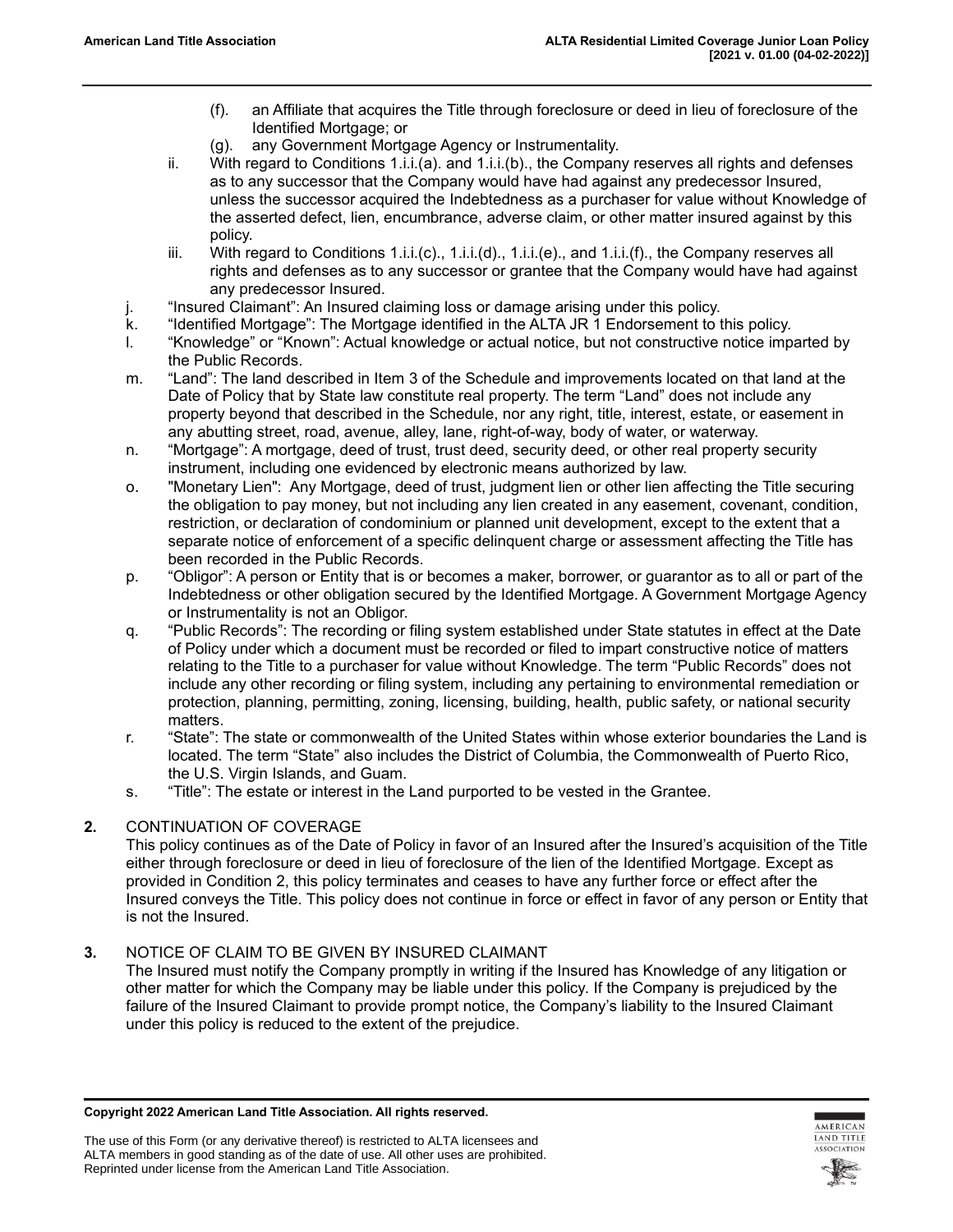## **4.** PROOF OF LOSS

The Company may, at its option, require as a condition of payment that the Insured Claimant furnish a signed proof of loss. The proof of loss must describe the defect, lien, encumbrance, adverse claim, or other matter insured against by this policy that constitutes the basis of loss or damage and must state, to the extent possible, the basis of calculating the amount of the loss or damage.

## **5.** DEFENSE AND PROSECUTION OF ACTIONS

- a. Upon written request by the Insured and subject to the options contained in Condition 7, the Company, at its own cost and without unreasonable delay, will provide for the defense of an Insured in litigation in which any third party asserts a claim covered by this policy adverse to the Insured. This obligation is limited to only those stated causes of action alleging matters insured against by this policy. The Company has the right to select counsel of its choice (subject to the right of the Insured to object for reasonable cause) to represent the Insured as to those covered causes of action. The Company is not liable for and will not pay the fees of any other counsel. The Company will not pay any fees, costs, or expenses incurred by the Insured in the defense of any cause of action that alleges matters not insured against by this policy.
- b. The Company has the right, in addition to the options contained in Condition 7, at its own cost, to institute and prosecute any action or proceeding or to do any other act that, in its opinion, may be necessary or desirable to prevent or reduce loss or damage to the Insured. The Company may take any appropriate action under the terms of this policy, whether or not it is liable to the Insured. The Company's exercise of these rights is not an admission of liability or waiver of any provision of this policy. If the Company exercises its rights under Condition 5.b., it must do so diligently.
- c. When the Company brings an action or asserts a defense as required or permitted by this policy, the Company may pursue the litigation to a final determination by a court having jurisdiction. The Company reserves the right, in its sole discretion, to appeal any adverse judgment or order.

## **6.** DUTY OF INSURED CLAIMANT TO COOPERATE

a. When this policy permits or requires the Company to prosecute or provide for the defense of any action or proceeding and any appeals, the Insured will secure to the Company the right to prosecute or provide defense in the action or proceeding, including the right to use, at its option, the name of the Insured for this purpose.

When requested by the Company, the Insured, at the Company's expense, must give the Company all reasonable aid in:

- i. securing evidence, obtaining witnesses, prosecuting or defending the action or proceeding, or effecting settlement; and
- ii. any other lawful act that in the opinion of the Company may be necessary or desirable to establish the lien of the Identified Mortgage, as insured.

If the Company is prejudiced by any failure of the Insured to furnish the required cooperation, the Company's liability and obligations to the Insured under this policy terminate, including any obligation to defend, prosecute, or continue any litigation, regarding the matter requiring such cooperation.

b. The Company may reasonably require the Insured Claimant to submit to examination under oath by any authorized representative of the Company and to produce for examination, inspection, and copying, at such reasonable times and places as may be designated by the authorized representative of the Company, all records, in whatever medium maintained, including books, ledgers, checks, memoranda, correspondence, reports, e-mails, disks, tapes, and videos, whether bearing a date before or after the Date of Policy, that reasonably pertain to the loss or damage. Further, if requested by any authorized representative of the Company, the Insured Claimant must grant its permission, in writing, for any authorized representative of the Company to examine, inspect, and copy all the records in the custody or control of a third party that reasonably pertain to the loss or damage. No information designated in writing as confidential by the Insured Claimant provided to the Company pursuant to Condition 6 will be later disclosed to others unless, in the reasonable judgment of the Company, disclosure is necessary in the administration of the claim or required by law. Any failure of the Insured Claimant to submit for examination under oath, produce any reasonably requested information, or grant permission to secure reasonably necessary information from third parties as

**Copyright 2022 American Land Title Association. All rights reserved.**

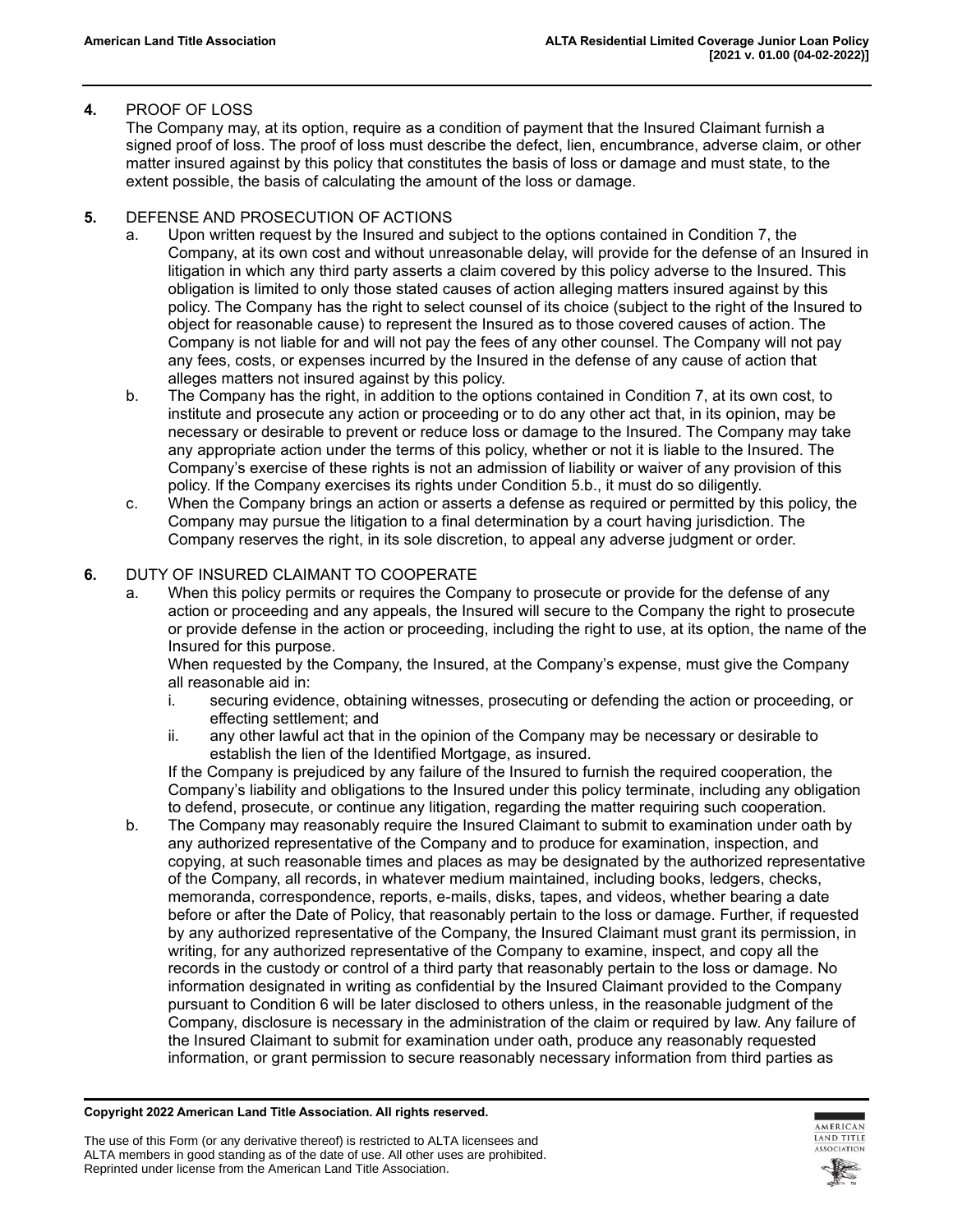required in Condition 6.b., unless prohibited by law, terminates any liability of the Company under this policy as to that claim.

## **7.** OPTIONS TO PAY OR OTHERWISE SETTLE CLAIMS; TERMINATION OF LIABILITY

In case of a claim under this policy, the Company has the following additional options:

- a. *To Pay or Tender Payment of the Amount of Insurance or to Purchase the Indebtedness*
	- i. To pay or tender payment of the Amount of Insurance under this policy. In addition, the Company will pay any costs, attorneys' fees, and expenses incurred by the Insured Claimant that were authorized by the Company up to the time of payment or tender of payment and that the Company is obligated to pay; or
	- ii. To purchase the Indebtedness for the amount of the Indebtedness on the date of purchase. In addition, the Company will pay any costs, attorneys' fees, and expenses incurred by the Insured Claimant that were authorized by the Company up to the time of purchase and that the Company is obligated to pay.

If the Company purchases the Indebtedness, the Insured must transfer, assign, and convey to the Company the Indebtedness and the Identified Mortgage, together with any collateral security.

Upon the exercise by the Company of either option provided for in Condition 7.a., the Company's liability and obligations to the Insured under this policy terminate, including any obligation to defend, prosecute, or continue any litigation.

- b. *To Pay or Otherwise Settle with Parties other than the Insured or with the Insured Claimant*
	- i. To pay or otherwise settle with parties other than the Insured for or in the name of the Insured Claimant. In addition, the Company will pay any costs, attorneys' fees, and expenses incurred by the Insured Claimant that were authorized by the Company up to the time of payment and that the Company is obligated to pay; or
	- ii. To pay or otherwise settle with the Insured Claimant the loss or damage provided for under this policy. In addition, the Company will pay any costs, attorneys' fees, and expenses incurred by the Insured Claimant that were authorized by the Company up to the time of payment and that the Company is obligated to pay.

Upon the exercise by the Company of either option provided for in Condition 7.b., the Company's liability and obligations to the Insured under this policy for the claimed loss or damage terminate, including any obligation to defend, prosecute, or continue any litigation.

## **8.** CONTRACT OF INDEMNITY; DETERMINATION AND EXTENT OF LIABILITY

This policy is a contract of indemnity against actual monetary loss or damage sustained or incurred by an Insured Claimant who has suffered loss or damage by reason of matters insured against by this policy. This policy is not an abstract of the Title, report of the condition of the Title, legal opinion, opinion of the Title, or other representation of the status of the Title. All claims asserted under this policy are based in contract and are restricted to the terms and provisions of this policy. The Company is not liable for any claim alleging negligence or negligent misrepresentation arising from or in connection with this policy or the determination of the insurability of the Title.

- a. The extent of liability of the Company for loss or damage under this policy does not exceed the least of:
	- i. the Amount of Insurance;
	- ii. the Indebtedness;
	- iii. the difference between the fair market value of the Title, as insured, and the fair market value of the Title subject to the matter insured against by this policy; or
	- iv. if a Government Mortgage Agency or Instrumentality is the Insured Claimant, the amount it paid in the acquisition of the Title or the Identified Mortgage or in satisfaction of its insurance contract or guaranty relating to the Title or the Identified Mortgage.
- b. Fair market value of the Title in Condition 8.a.iii. is calculated using either:
	- i. the date the Insured acquires the Title as a result of a foreclosure or deed in lieu of foreclosure of the Identified Mortgage; or
	- ii. the date the lien of the Identified Mortgage is finally determined to be subject to a matter insured against by this policy.

#### **Copyright 2022 American Land Title Association. All rights reserved.**

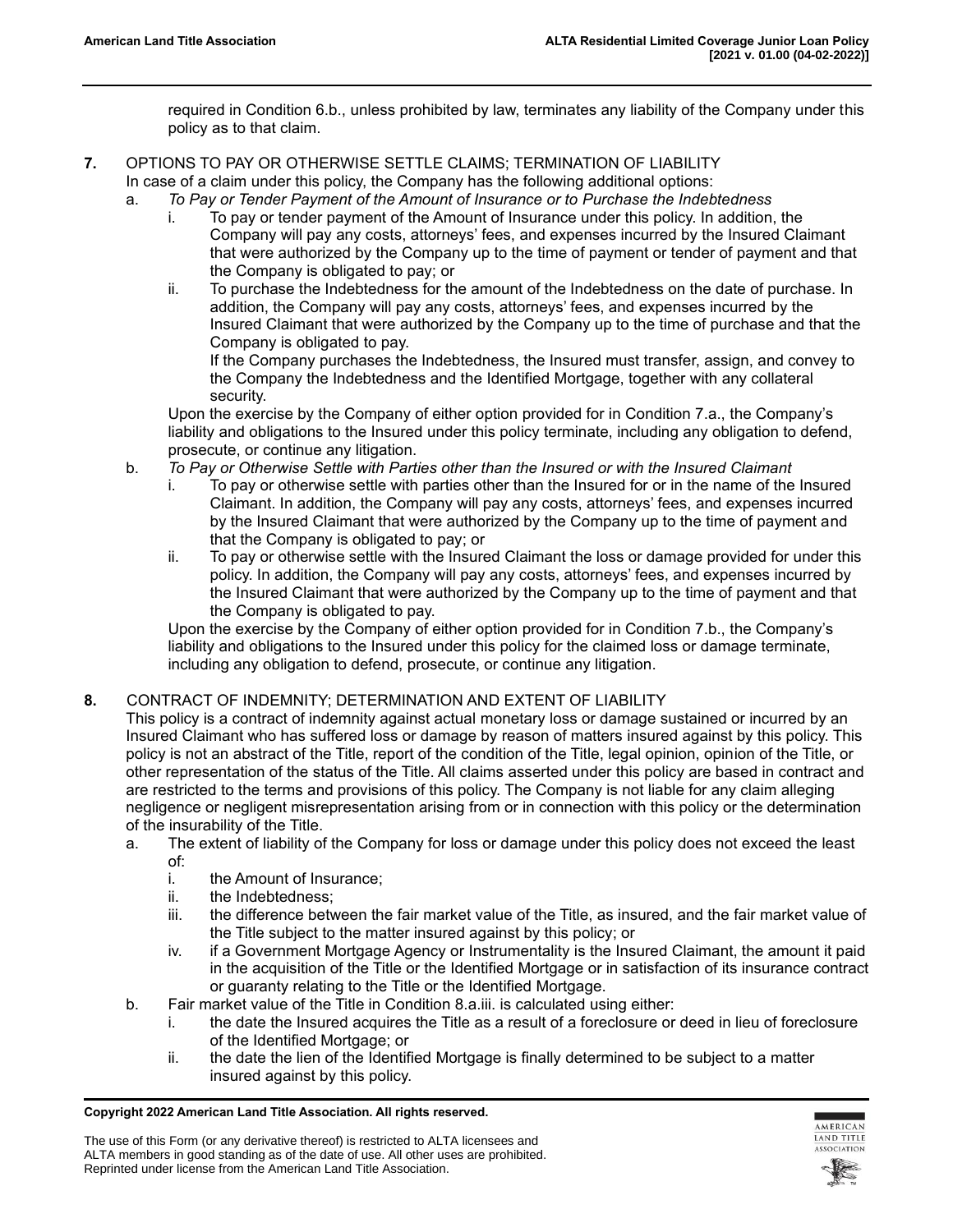c. In addition to the extent of liability for loss or damage under Conditions 8.a. and 8.c., the Company will also pay the costs, attorneys' fees, and expenses incurred in accordance with Conditions 5 and 7.

#### **9.** LIMITATION OF LIABILITY

- a. The Company fully performs its obligations and is not liable for any loss or damage caused to the Insured if the Company removes the alleged matter insured against by a Covered Risk in this policy. The Company may do so by any method, including litigation and the completion of any appeals.
- b. The Company is not liable for loss or damage arising out of any litigation, including litigation by the Company or with the Company's consent, until a State or federal court having jurisdiction makes a final, non-appealable determination adverse to the lien of the Identified Mortgage resulting from a matter insured against by this policy.
- c. The Company is not liable for loss or damage to the Insured for liability voluntarily assumed by the Insured in settling any claim or suit without the prior written consent of the Company.
- d. An Insured Claimant must own the Indebtedness or have acquired the Title at the time that a claim under this policy is paid.
- e. The Company is not liable for the content of the Transaction Identification Data, if any.

#### **10.** REDUCTION OR TERMINATION OF INSURANCE

- a. All payments under this policy, except payments made for costs, attorneys' fees, and expenses, reduce the Amount of Insurance by the amount of the payment.
- b. The voluntary satisfaction or release of the Identified Mortgage terminates all liability of the Company, except as provided in Condition 2.

#### **11.** PAYMENT OF LOSS

When liability and the extent of loss or damage are determined in accordance with the Conditions, the Company will pay the loss or damage within 30 days.

## **12.** COMPANY'S RECOVERY AND SUBROGATION RIGHTS UPON SETTLEMENT AND PAYMENT

- a. *Company's Right to Recover*
	- i. If the Company settles and pays a claim under this policy, it is subrogated and entitled to the rights and remedies of the Insured Claimant in the Title or Identified Mortgage and all other rights and remedies of the Insured Claimant in respect to the claim that the Insured Claimant has against any person, entity, or property to the fullest extent permitted by law, but limited to the amount of any loss, costs, attorneys' fees, and expenses paid by the Company. If requested by the Company, the Insured Claimant must execute documents to transfer these rights and remedies to the Company. The Insured Claimant permits the Company to sue, compromise, or settle in the name of the Insured Claimant and to use the name of the Insured Claimant in any transaction or litigation involving these rights and remedies.
	- ii. If a payment on account of a claim does not fully cover the loss of the Insured Claimant, the Company defers the exercise of its subrogation right until after the Insured Claimant fully recovers its loss.
- b. *Company's Subrogation Rights against Obligors*

The Company's subrogation right includes the Insured's rights against Obligors including the Insured's rights to repayment under a note, indemnity, guaranty, warranty, insurance policy, or bond, despite any provision in those instruments that addresses recovery or subrogation rights. An Obligor cannot avoid the Company's subrogation right by acquiring the Indebtedness as a result of an indemnity, guaranty, warranty, insurance policy, or bond, or in any other manner. The Obligor is not an Insured under this policy. The Company may not exercise its rights under Condition 12.b. against a Government Mortgage Agency or Instrumentality.

- c. *Insured's Rights and Limitations*
	- i. The owner of the Indebtedness may release or substitute the personal liability of any debtor or guarantor, extend or otherwise modify the terms of payment, release a portion of the Title from the lien of the Identified Mortgage, or release any collateral security for the Indebtedness, if the action does not affect the enforceability or priority of the lien of the Identified Mortgage.

**Copyright 2022 American Land Title Association. All rights reserved.**

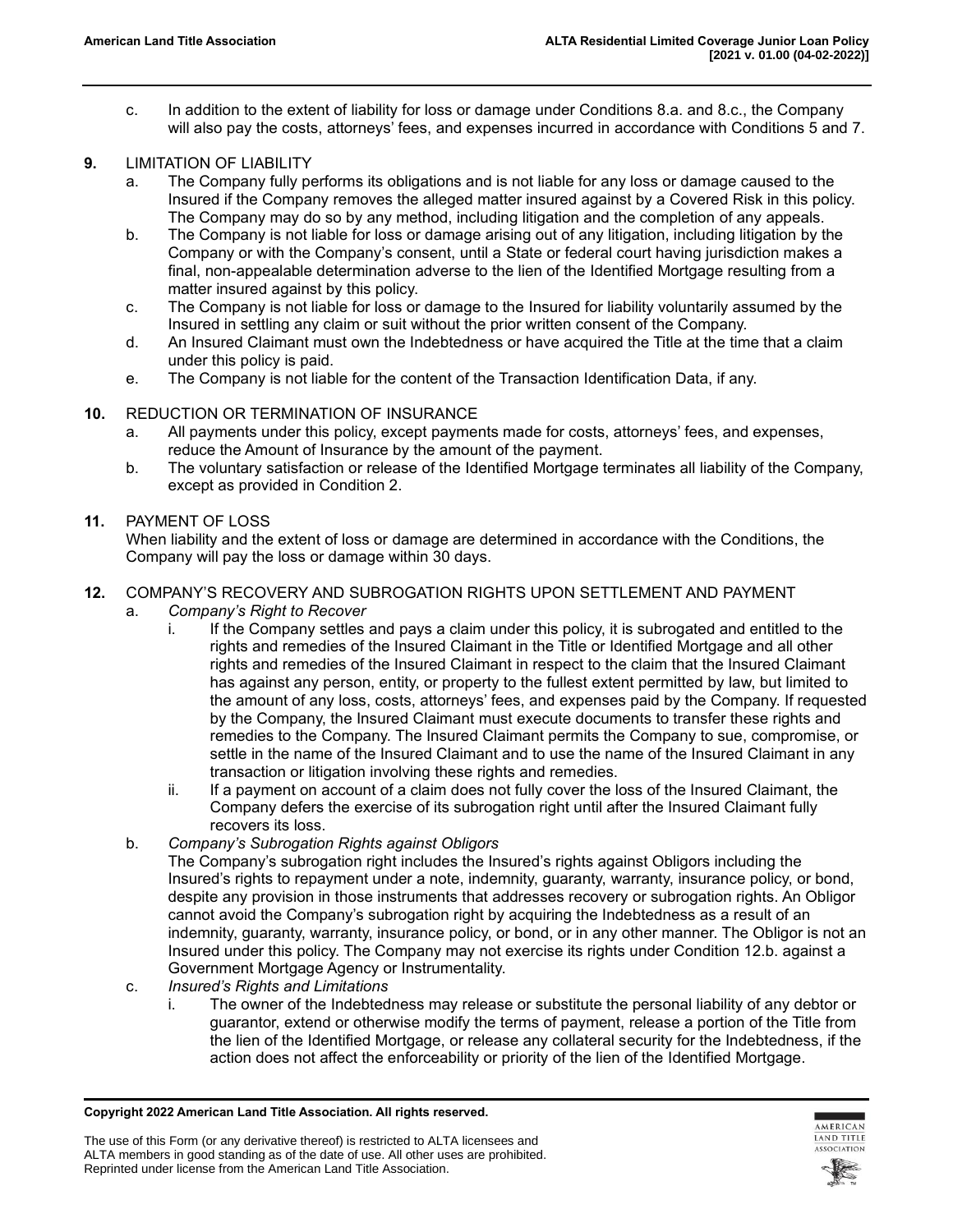ii. If the Insured exercises a right provided in Condition 12.c.i. but has Knowledge of any matter insured against by this policy, the Company is required to pay only that part of the loss insured against by this policy that exceeds the amount, if any, lost to the Company by reason of the impairment by the Insured Claimant of the Company's subrogation right.

## **13.** POLICY ENTIRE CONTRACT

- a. This policy together with all endorsements, if any, issued by the Company is the entire policy and contract between the Insured and the Company. In interpreting any provision of this policy, this policy will be construed as a whole. This policy and any endorsement to this policy may be evidenced by electronic means authorized by law.
- b. Any amendment of this policy must be by a written endorsement issued by the Company. To the extent any term or provision of an endorsement is inconsistent with any term or provision of this policy, the term or provision of the endorsement controls. Unless the endorsement expressly states, it does not:
	- i. modify any prior endorsement,
	- ii. extend the Date of Policy,
	- iii. insure against loss or damage exceeding the Amount of Insurance, or
	- iv. increase the Amount of Insurance.

#### **14.** SEVERABILITY

In the event any provision of this policy, in whole or in part, is held invalid or unenforceable under applicable law, this policy will be deemed not to include that provision or the part held to be invalid, but all other provisions will remain in full force and effect.

#### **15.** CHOICE OF LAW AND CHOICE OF FORUM

a. *Choice of Law*

The Company has underwritten the risks covered by this policy and determined the premium charged in reliance upon the State law affecting interests in real property and the State law applicable to the interpretation, rights, remedies, or enforcement of policies of title insurance of the State where the Land is located.

The State law of the State where the Land is located, or to the extent it controls, federal law, will determine the validity of claims adverse to the lien of the Identified Mortgage and the interpretation and enforcement of the terms of this policy, without regard to conflicts of law principles to determine the applicable law.

## b. *Choice of Forum*

Any litigation or other proceeding brought by the Insured against the Company must be filed only in a State or federal court having jurisdiction.

#### **16.** NOTICES

Any notice of claim and any other notice or statement in writing required to be given to the Company under this policy must be given to the Company at: *(fill in)* .

## **17.** CLASS ACTION

ALL CLAIMS AND DISPUTES ARISING OUT OF OR RELATING TO THIS POLICY, INCLUDING ANY SERVICE OR OTHER MATTER IN CONNECTION WITH ISSUING THIS POLICY, ANY BREACH OF A POLICY PROVISION, OR ANY OTHER CLAIM OR DISPUTE ARISING OUT OF OR RELATING TO THE TRANSACTION GIVING RISE TO THIS POLICY, MUST BE BROUGHT IN AN INDIVIDUAL CAPACITY. NO PARTY MAY SERVE AS PLAINTIFF, CLASS MEMBER, OR PARTICIPANT IN ANY CLASS OR REPRESENTATIVE PROCEEDING.

## **[18.** ARBITRATION

a. All claims and disputes arising out of or relating to this policy, including any service or other matter in connection with issuing this policy, any breach of a policy provision, or any other claim or dispute arising out of or relating to the transaction giving rise to this policy, may be resolved by arbitration. If the Amount of Insurance is \$2,000,000 or less, any claim or dispute may be submitted to binding